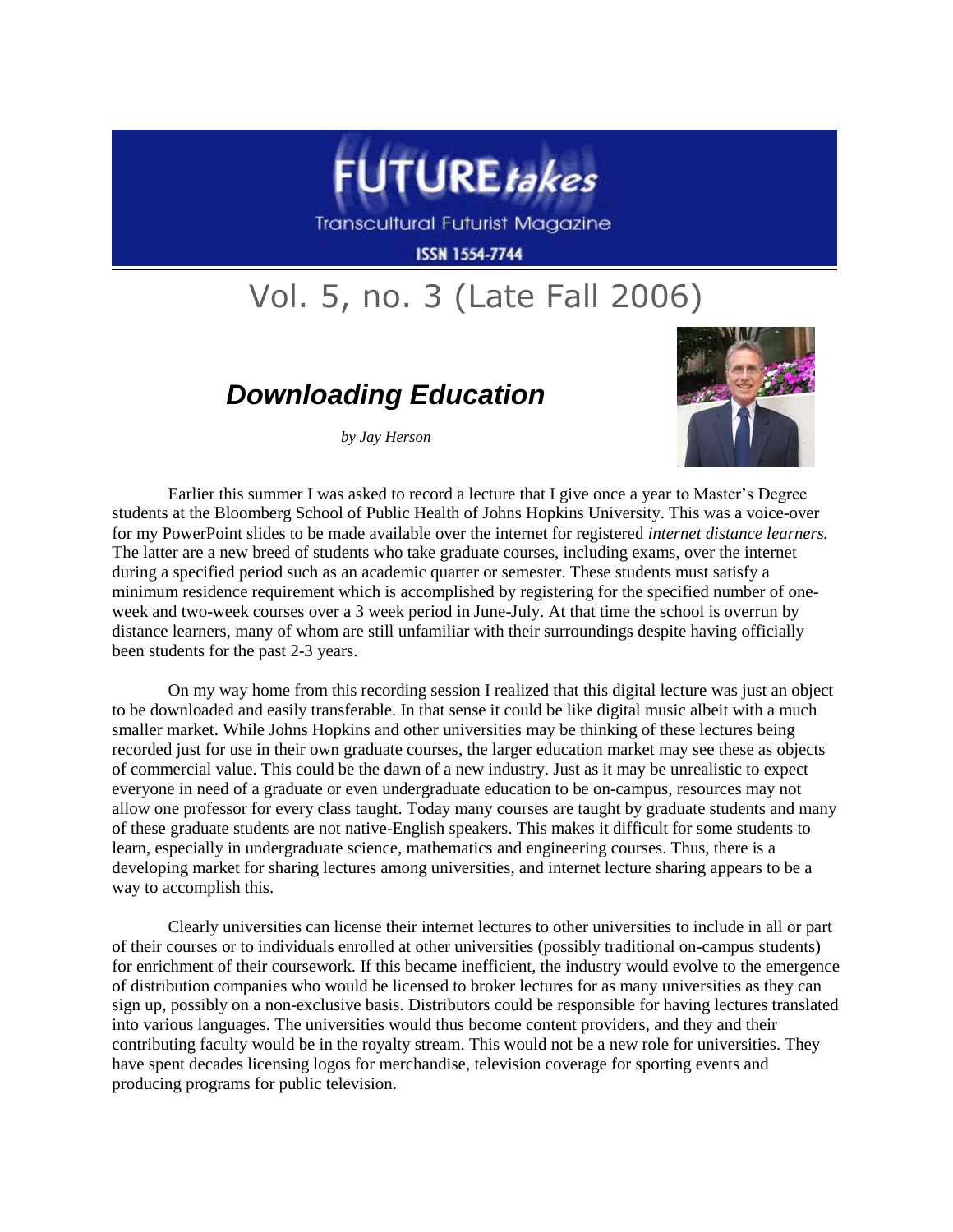Of course there will be the risk of illegal downloading, copyright violations, unauthorized translation to other languages and even counterfeit lectures (a high school teacher records a lecture and a distributor claims it was recorded by a Harvard professor). A black market could emerge such as has existed for ghost-written term papers and book reports. While litigation may seem to some as the logical way to settle these problems, eventually reasonable pricing, similar to the solution in internet music distribution, will be seen as a way to make the illegal practices unprofitable.

The university system developed as a four year undergraduate curriculum because in centuries past that was considered a reasonable time for young people to be away from the farm and the summer off / September start of classes was made to be harmonious with the farming chores of the students. In the modern world, fewer students live on a farm, and many older students are seeking undergraduate and graduate degrees as a resume line item to higher salary. Earlier in this century an employer hiring a college graduate was hiring someone who had indeed dedicated four years of their life to this level of education and someone who learned much being in a community of faculty and other students. This learning was mutual between faculty and students and provided an opportunity to make friendships that can last a lifetime. With internet distance learning the degree means that the student sat before a computer and submitted perfunctory exercises and wrote exams over the internet at a schedule of his/her choosing. While we can process more course completion records in this way, we must understand that the final product is not the same as a traditionally college educated student.

Of course distance learning need not be used only by people learning at home. On-campus students at traditional colleges could be benefiting from some internet lectures produced elsewhere as well as those attended live on their campuses. They could even use the internet to play back the same lecture they heard live earlier in the week. Internet lectures can make use of graphics, animation and video that printed textbooks cannot match. Indeed the term "lecture" should be generalized here to mean "learning opportunity" because internet modules could consist of interactive computer directed learning and need not contain a human voice or image at all. For students studying for master's degrees in applied areas like public health and engineering, distance learners may have the benefit of learning something Tuesday night that can be applied at the office Wednesday morning. Indeed internet lectures can be used for on-the-job training independent of any degree program. If properly enforced the internet lecture distribution system could be a way of educating more  $21<sup>st</sup>$  century students with higher quality material than what the current on-campus system can provide. The resume of the future may not consist of merely a list of degrees but a printout of internet courses passed where some would have higher value in the marketplace than others due to the professor teaching, content, production format, etc.

It remains to be seen if college professors would like to be equated to rock stars in the internet world of if they will be as effective in talking to a microphone as they are to a sea of bright eager faces. Internet college teaching will likely attract a different kind of person with different skills than currently. When the recorded music industry began surely not all vaudeville performers transferred easily to this new medium.

A digital education industry will emerge, but it will not be because there is an increased demand for education but rather because there is an increase in demand for academic credentials. An economics professor in a traditional classroom once included the phrase in many of his lectures "the market giveth and the market taketh away." Indeed the market for credentials will take the form that makes the most sense in the 21<sup>st</sup> century and beyond. In the end, individuals can become educated by making the most of whatever resources are available. This takes motivation and commitment. These traits cannot be downloaded.

## *Jay Herson is Managing Editor and a frequent contributor to FUTUREtakes.*